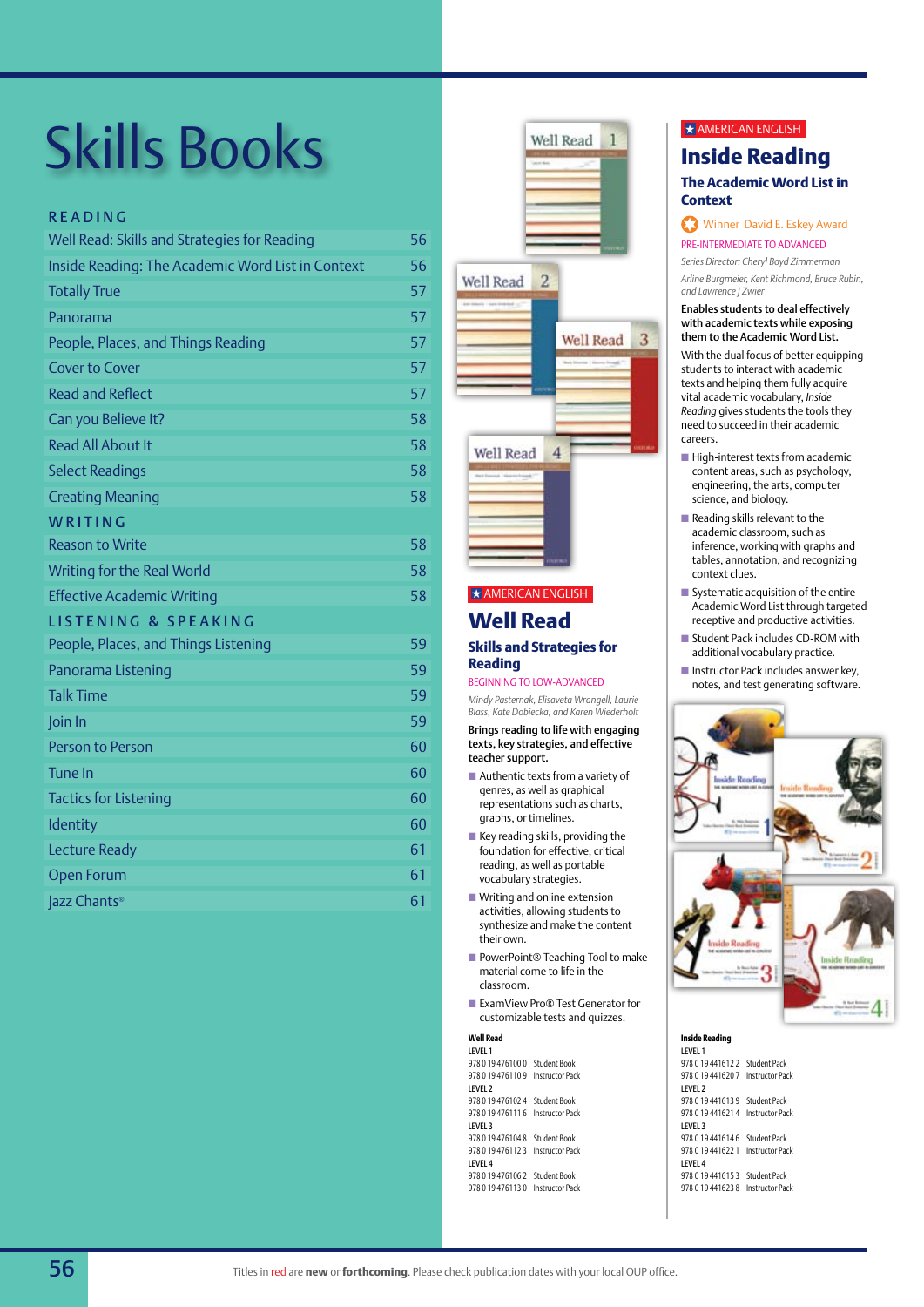

# **Cover to Cover**

#### **Reading Comprehension and Fluency**

Pre-Intermediate to Upper-intermediate

*Richard R Day, Junko Yamanaka, Kenton Harsch, and Leslie Ono* 

#### The only course that combines reading and vocabulary skills with Extensive Reading and fluency.

A three-level series that uses extracts from magazines, newspapers, and literature to introduce students to extensive reading. Includes extracts from popular classics in *The Oxford Bookworms Library*, including *The Phantom of the Opera* and *The Adventures of Tom Sawyer*.

- $\blacksquare$  Reading texts from magazines and newspapers explore up-to-the-minute issues such as online gaming, why more women are choosing to stay single, and the secret of a long life.
- $\blacksquare$  Reading comprehension and fluency strategies develop key skills such as predicting, scanning, and identifying main ideas.
- $\blacksquare$  Timed reading activities and reading rate charts motivate students to read faster.
- **N** Vocabulary activities focus on looking at meaning in context and expanding vocabulary.
- $\blacksquare$  A CD-ROM with customizable tests makes it easy for teachers to create their own unique testing material to use with each level.

#### **Cover to Cover 1**

| 978 0 19 475813 0 Student Book   |                                            |
|----------------------------------|--------------------------------------------|
| 978 0 19 475809 3 Teacher's Book |                                            |
|                                  | 978 0 19 475816 1 Class Audio CDs (2)      |
| <b>Cover to Cover 2</b>          |                                            |
| 978 0 19 475814 7 Student Book   |                                            |
| 978 0 19 475810 9 Teacher's Book |                                            |
|                                  | 978 0 19 475817 8 Class Audio CDs (2)      |
| <b>Cover to Cover 3</b>          |                                            |
| 978 0 19 475815 4 Student Book   |                                            |
| 978 0 19 475811 6 Teacher's Book |                                            |
|                                  | 978 0 19 475818 5 Class Audio CDs (3)      |
|                                  |                                            |
|                                  | 978 0 19 475812 3 Test CD-ROM (Levels 1-3) |

**SEE ALSO** The Oxford Bookworms Library PAGE 81

prepare students to progress into content area instruction.

## **Assessment CD-ROM**

 $\blacksquare$  Test-generating software for creating and customizing tests and quizzes.

#### **Read and Reflect**

978 0 19 437731 7 Read and Reflect Introductory Level 978 0 19 437729 4 Read and Reflect 1 978 0 19 437730 0 Read and Reflect 2 978 0 19 439165 8 Assessment CD-ROM with ExamView® Test Generator









# $\star$  AMERICAN ENGLISH **Totally True**

BEGINNER TO PRE-INTERMEDIATE

*Jann Huizenga*

Unusual, surprising, and engaging true stories with language levels that match the *Oxford Bookworms* syllabus.

- $\blacksquare$  True stories on a wide range of topics from around the world introduce new vocabulary.
- Activities, review units, and Unit Tests all practise and help students remember the new vocabulary.
- $\blacksquare$  'Learn word partnerships' sections introduce key collocations for one or two of the new vocabulary items.
- $\blacksquare$  Personalization activities mean students use the new vocabulary meaningfully.
- $\blacksquare$  A unit-by-unit glossary at the back of the book for students to look up new words.

**SFE ALSO** The Oxford Bookworms Library PAGE 81 Teachers' website

978 0 19 430204 3 Book 2 978 0 19 430207 4 Audio CD 2

978 0 19 430205 0 Book 3 978 0 19 430208 1 Audio CD 3

# $\star$  AMERICAN ENGLISH

# **Panorama**

## **Building Perspective Through Reading** BEGINNER TO INTERMEDIATE

*Kathleen F Flynn*

*Panorama* offers focused reading skills practice through high-interest, academic texts.

High-interest readings grouped in units, each with three chapters that are linked by theme. The first reading is about an individual, the second a related place, and the third a related concept or event.

- $\blacksquare$  Vocabulary and concepts recycled through three linked readings per unit.
- $\blacksquare$  Strong vocabulary strand prepares students for academic reading.
- $\blacksquare$  Straightforward exercises make the units easy to teach.
- $\blacksquare$  Review at the end of each unit includes writing and discussion activities.
- $\blacksquare$  Test-generating software for creating and customizing tests and quizzes.

#### **Panorama** 978 0 19 430543 3 Student Book 1

- 978 0 19 475701 0 Answer Key 1 978 0 19 475700 3 Assessment CD-ROM 1 with ExamView® Test Generator
- 978 0 19 430544 0 Student Book 2
- 978 0 19 475702 7 Answer Key 2
- 978 0 19 475704 1 Assessment CD-ROM 2 with ExamView® Test Generator
	- 978 0 19 430545 7 Student Book 3
	- 978 0 19 475703 4 Answer Key 3
- 978 0 19 475705 8 Assessment CD-ROM 3 with ExamView® Test Generator

**SEE ALSO** Panorama Listening **PAGE 59** 



*See also* People, Places, and Things Listening page 59

 $\star$  AMERICAN ENGLISH

Place d Things

**People, Places, and Things Reading**

BEGINNER TO PRE-INTERMEDIATE

test and the TOEIC® test.  $\blacksquare$  Recycles vocabulary throughout the books so that students become familiar with new words. ■ Unit Quizzes test students' understanding.

■ Vocabulary Self-Quiz to revise new

Teachers' website

**People, Places, and Things Reading** 978 0 19 430200 5 Student Book 1 978 0 19 430233 3 Audio CD 1 978 0 19 430201 2 Student Book 2 978 0 19 430234 0 Audio CD 2 978 0 19 430202 9 Student Book 3 978 0 19 430235 7 Audio CD 3

The reading course with activities that mirror the format of standardized tests such as the TOEFL® test and the

A reading and vocabulary series with 24 reading passages in each book. Test-style activities include 'main idea', 'detail' and 'inference' multiple-choice questions.  $\blacksquare$  Vocabulary review in every unit.  $\blacksquare$  Test-style questions familiarize students with question types in standardized tests such as the TOEFL®

*Lin Lougheed*

TOEIC® test.

words.

digital

*Jayme Adelson-Goldstein and Lori Howard*

#### *Read and Reflect* actively develops academic reading strategies through the exploration of U.S. culture.

- $\blacksquare$  Clearly presented, carefully recycled reading strategies.
- $\blacksquare$  Cultural information and opportunities for discussion to promote cultural awareness.
- $\blacksquare$  Activities to expand and recycle vocabulary.
- $\blacksquare$  Reading and sharing activities to encourage students to think critically.

 $\blacksquare$  Texts adapted from academic sources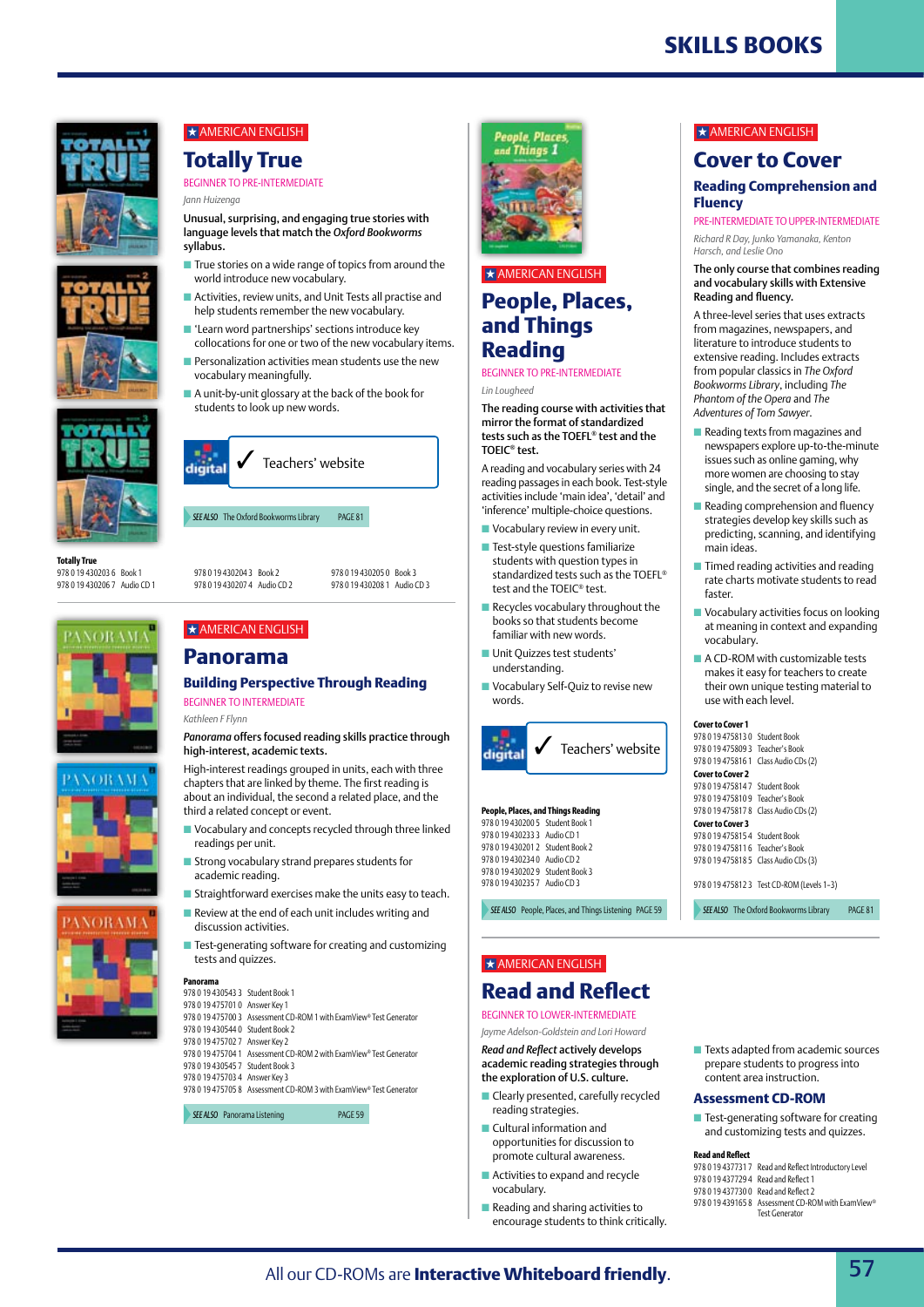#### $\star$  AMERICAN ENGLISH

# **Can You Believe It?**

## **Stories and Idioms from Real Life**

BEGINNER TO INTERMEDIATE *Jann Huizenga and Linda Huizenga*

A three-level series that combines highly unusual news stories with high-frequency idioms, and vocabulary development.



#### **Can You Believe It?**

978 0 19 437279 4 Book 1 978 0 19 437280 0 Cassette 1 978 0 19 437275 6 Book 2 978 0 19 437277 0 Cassette 2 978 0 19 437276 3 Book 3 978 0 19 437278 7 Cassette 3



## $\star$  AMERICAN ENGLISH

# **Read All About It**

STARTER TO lower-INTERMEDIATE *Lori Howard with Susan Iannuzzi and Renee Weiss*

*Series Editor: Lori Howard*

High-interest readings drawn from authentic materials on a wide range of topics plus activities to encourage reading skills and vocabulary development.

Themes in these readers correspond to those in the *Oxford Picture Dictionary* (Levels 1 and 2) and *The Basic Oxford Picture Dictionary* (Starter) and can be used either with the support of the Dictionaries or independently.

#### **Read All About It**

978 0 19 438654 8 Starter Book 978 0 19 438655 5 Starter Audio CD 978 0 19 435196 6 Book 1 978 0 19 438995 2 Audio CD 1 978 0 19 435224 6 Book 2 978 0 19 438996 9 Audio CD 2 Audio cassettes for this title are still available, please contact your local OUP office, or see the online catalogue.

*See also* The Basic Oxford Picture Dictionary Oxford Picture Dictionary, Safety PAGE 69<br>New Edition **page 69** 

> *ALSO AVAILABLE*  **Reading Connections** For further information see the online catalogue www.oup.com/elt

# $\star$  AMERICAN ENGLISH **Select Readings**

PRE-INTERMEDIATE TO UPPER-INTERMEDIATE

#### *Linda Lee, Erik Gundersen, and Jean Bernard* Readings chosen by teachers for skills

# work and discussion.

Readings from a variety of sources provide practice in reading skills, comprehension, and vocabulary, plus post-reading practice via discussion and writing tasks.

- **n** Culture and language background notes.
- $\blacksquare$  Vocabulary glosses in context to keep students reading.
- $\blacksquare$  Key reading skill instruction.
- $\blacksquare$  Focus on vocabulary building skills.
- **n** Full-colour maps to provide context.
- **n** Recorded passages on Cassette or Audio CD.

#### **Select Readings**

Pre-Intermediate 978 0 19 437700 3 Student Book 978 0 19 439126 9 Audio CD Intermediate 978 0 19 437475 0 Student Book 978 0 19 439127 6 Audio CD Upper-Intermediate 978 0 19 438601 2 Student Book 978 0 19 439128 3 Audio CDs (2)

*ALSO AVAILABLE*  **Steps to Understanding The Electric Elephant and Other Stories Success in the U.S. Ready to Read** For further information see the online catalogue www.oup.com/elt



# $\star$  AMERICAN ENGLISH

# **Reason To Write**

### **Strategies for Success in Academic Writing**

## HIGH BEGINNER TO ADVANCED

*Robert F Cohen, Judith L Miller, Mary R Colonna, and Judy E Gilbert*

Guidelines, strategies, and practice in writing for academic success.

## **Reason To Write**

978 0 19 431120 5 Student Book (High Beginner) 978 0 19 436771 4 Student Book (Pre-Intermediate) 978 0 19 436773 8 Student Book (Intermediate) 978 0 19 436583 3 Student Book (Advanced)



## $\star$  AMERICAN ENGLISH

## **Creating Meaning Advanced Reading and Writing**

#### Advanced

*Laurie Blass, Kathy Block, and Hannah Friesen* Develops the reading, writing, and

critical thinking skills that students will require in content classes. *Creating Meaning* provides a bridge to

the academic mainstream by teaching students to comprehend facts and ideas, select and synthesize relevant information, and communicate this information accurately and analytically in their writing.

- $\blacksquare$  Writing tasks centred around the major rhetorical modes common in academics, including description, comparison/contrast, cause/effect, argument, and critique.
- $\blacksquare$  Extensive practice with key skills such as paraphrasing, summarizing, comparing information and perspectives, distinguishing fact from opinion, assessing bias, and documenting sources.
- $\blacksquare$  The final chapter teaches students to assemble a research paper with multiple citations.

## **Creating Meaning**

978 0 19 472300 8 Student Book 978 0 19 472301 5 Answer Key Booklet

## $\star$  AMERICAN ENGLISH

# **Writing for the Real World** ELEMENTARY and Pre-intermediate

*Roger Barnard, Dorothy E Zemach, and Antoinette Meehan*

*Writing for the Real World* combines practice activities and key reference material, providing coverage of core writing skills needed by adults in general and business contexts.

- $\blacksquare$  Examples of good writing for a range of text types, with a focus on email.
- $\blacksquare$  Practice in a range of functions, e.g. asking for information, complaining.
- $\blacksquare$  Tips for improving writing.
- $\blacksquare$  Reference section covering layout, punctuation, style, and register.

#### **Writing for the Real World 1**

978 0 19 453814 5 Student Book 978 0 19 453820 6 Teacher's Guide **Writing for the Real World 2** 978 0 19 453817 6 Sudent Book 978 0 19 453821 3 Teacher's Guide



#### $\star$  AMERICAN ENGLISH

# **Effective Academic Writing**

#### High-Beginner to Advanced

*Alice Savage, Patricia Mayer, Masoud Shafiei, Rhonda Liss, and Jason Davis* 

#### *Effective Academic Writing* presents the writing modes and rhetorical devices students need to succeed in an academic setting.

- $\blacksquare$  Each unit features succinct, user- friendly, self-contained lessons.
- $\blacksquare$  Models of student essays enhance learners' comprehension of writing modes.
- $\blacksquare$  An extensive, yet structured writing task is included in every unit.
- $\blacksquare$  Specific rhetorical focus and language focus points are presented and practised in each unit.

#### **Effective Academic Writing**

|                                | 978 0 19 430922 6 Effective Academic Writing 1:<br>The Paragraph   |
|--------------------------------|--------------------------------------------------------------------|
| 978 0 19 430882 3 Answer Key 1 |                                                                    |
|                                | 978 0 19 430923 3 Effective Academic Writing 2:<br>The Short Essay |
| 978 0 19 430883 0 Answer Key 2 |                                                                    |
|                                | 978 0 19 430924 0 Effective Academic Writing 3:<br>The Essay       |

978 0 19 430884 7 Answer Key 3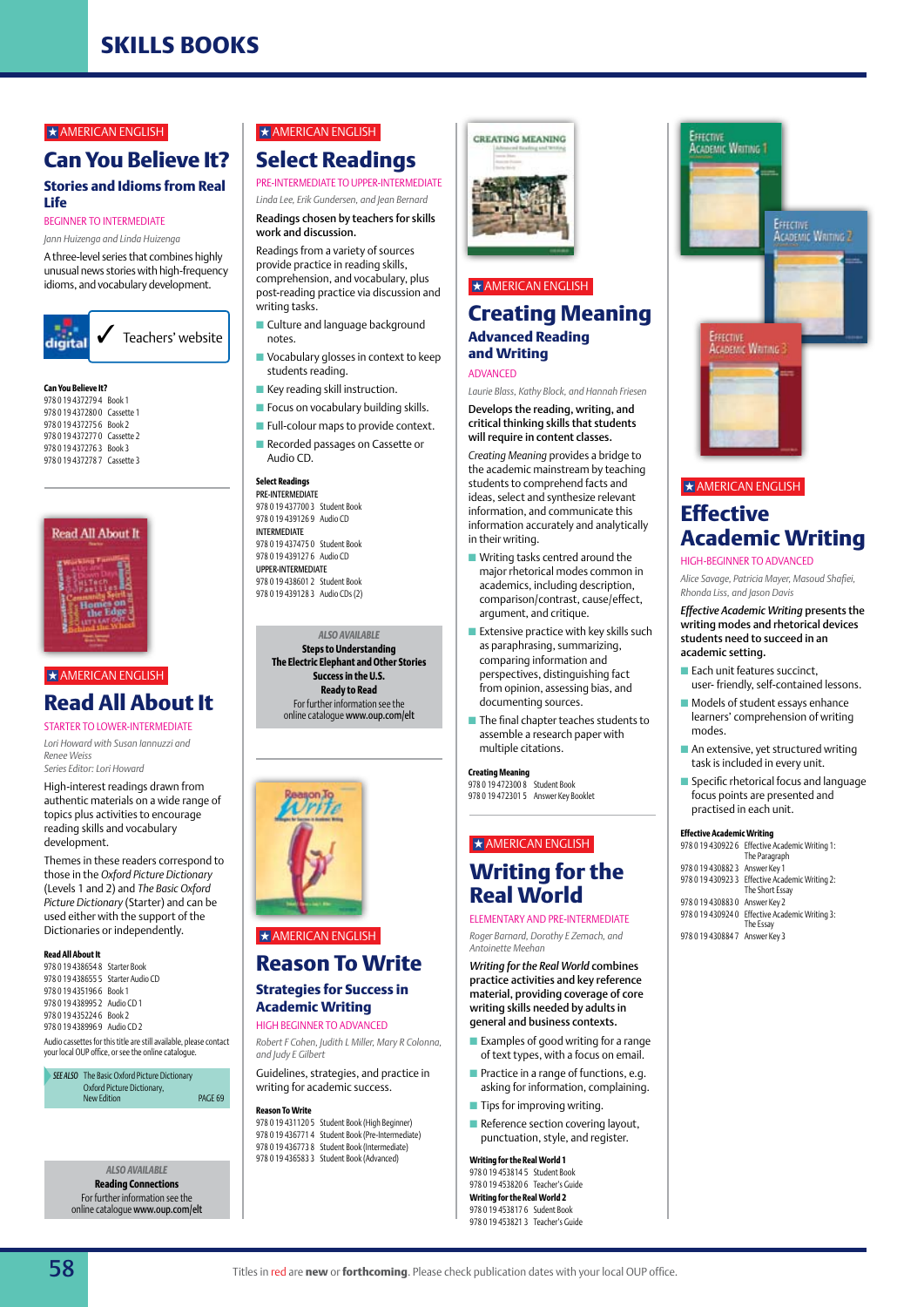**People, Places,** People, Places. and Things 3

d Things 2

 $\star$  AMERICAN ENGLISH

# **People, Places, and Things Listening**

Beginner to Pre-Intermediate

*Series Consultant: Lin Lougheed* 

The listening course with activities that mirror the format of standardized tests such as the TOEFL® and TOEIC® Tests.

*People, Places, and Things Listening* can be used on its own as a sole listening text, or can be combined with *People, Places, and Things Reading* as part of an integrated skills curriculum.

- $\blacksquare$  Multiple-choice question type format is ideal for teachers looking to provide effective test preparation for their students.
- $\blacksquare$  Training in various listening skills includes interpreting the main idea, listening for detail, and inferencing.
- $\blacksquare$  Emphasis on vocabulary development helps students become familiar with new words and work out the meanings of new words from context.
- $\blacksquare$  Extensive speaking activities in each review chapter help prepare students for the production aspects of the new TOEIC® and TOEFL® exams.
- $\blacksquare$  Each unit is thematically linked to the corresponding unit of *People, Places, and Things Reading* which gives teachers the option of combining Reading and Listening.

#### **People, Places, and Things Listening**  978 0 19 474350 1 Student Book 1

978 0 19 474362 4 Teacher's Book 1 with Audio CD 978 0 19 474353 2 Audio CDs 1 (2) 978 0 19 474351 8 Student Book 2 978 0 19 474363 1 Teacher's Book 2 with Audio CD 978 0 19 474354 9 Audio CDs 2 (2) 978 0 19 474352 5 Student Book 3 978 0 19 474364 8 Teacher's Book 3 with Audio CD 978 0 19 474355 6 Audio CDs 3 (2)

PANORAMA<sup>8</sup> ÷ **PANORAMA** 

**PANORAMA** 

#### $\star$  AMERICAN ENGLISH

# **Panorama Listening**

#### **Building Perspective Through Listening** Beginning to Intermediate

*Daphne Mackey*

Offers focused listening practice in the content areas through a series of highinterest texts.

Each unit contains three thematically linked listening texts—the first on a person, the second on a related place, and the third on a related concept or event. Each unit in *Panorama Listening* correlates to the corresponding unit in *Panorama Reading* (see page 57).

- $\blacksquare$  A powerful vocabulary strand provides pre- and post-listening opportunities for lexical acquisition.
- $\blacksquare$  Discussion activities provide opportunities for critical thinking and communicative interaction.
- Student Audio CD for self-study opportunities.

#### **Panorama Listening 1**

978 0 19 475712 6 Student Book 978 0 19 475715 7 Audio CDs (3) 978 0 19 475721 8 Teacher's Booklet **Panorama Listening 2**

978 0 19 475713 3 Student Book 978 0 19 475716 4 Audio CDs (3) 978 0 19 475722 5 Teacher's Booklet **Panorama Listening 3**

978 0 19 475714 0 Student Book 978 0 19 475717 1 Audio CDs (3) 978 0 19 475723 2 Teacher's Booklet

**SEE ALSO** Panorama **page 57** 



## $\star$  AMERICAN ENGLISH

## **Talk Time** False-Beginner to Intermediate

*Susan Stempleski*

#### The conversation course that gets students talking – confidently!

A confidence-building course that gives students time to listen to English – and plenty of time to talk.

- $\blacksquare$  Each lesson begins with pattern practice, and culminates in free speaking practice.
- $\blacksquare$  The grammar-based syllabus and thematically related vocabulary are recycled throughout to build confidence.
- **n** Vocabulary organized around related lexical areas helps language acquisition.
- $\blacksquare$  Listening and grammar presented in manageable chunks allows for plenty of speaking time – about 80% of the activities involve speaking.
- $\blacksquare$  Conversations combine the vocabulary and grammar point of the lesson, allowing students to use language in a natural context.
- 'Check your English', a review page for each unit, lets students check their progress.

#### **Talk Time 1**

978 0 19 439289 1 Student Book with Audio CD 978 0 19 438204 5 Teacher's Book 978 0 19 439290 7 Test Booklet with Audio CD 978 0 19 438203 8 Class Audio CD

#### **Talk Time 2**

978 0 19 439291 4 Student Book with Audio CD 978 0 19 438212 0 Teacher's Book 978 0 19 439292 1 Test Booklet with Audio CD 978 0 19 438211 3 Class Audio CDs (2) **Talk Time 3**

#### 978 0 19 439293 8 Student Book with Audio CD

978 0 19 438220 5 Teacher's Book 978 0 19 439294 5 Test Booklet with Audio CD 978 0 19 438219 9 Class Audio CDs (2)



## $\star$  AMERICAN ENGLISH

## **Join In Developing Conversation Strategies**

False-Beginner to Pre-Intermediate

*Jack C Richards and Kerry O'Sullivan*

The series that develops communication skills by focusing on what language to use and how to sound natural.

Each lesson follows a clear, easy-tofollow format that provides students with plenty of opportunities to listen to natural English and practise in pairs and groups. A Conversation Strategy section in every unit gets students to notice features of spoken English employed by English speakers in conversation, before practising it themselves.

- **n** Conversation Strategies include how to ask for clarification, show interest to keep a conversation going, give polite negative responses, and many more.
- **Easy-to-follow unit layout.**
- The Student Audio CD includes multiple versions of key dialogues, providing more examples of the strategies in context and models for conversation practice.

#### **Join In 1**

978 0 19 446050 7 Student Book and Audio CD Pack 978 0 19 436777 6 Teacher's Book 978 0 19 436781 3 Class Audio CDs (2)

978 0 19 446052 1 Test Pack with Audio CD **Join In 2**

978 0 19 446055 2 Student Book and Audio CD Pack 978 0 19 436778 3 Teacher's Book 978 0 19 436782 0 Class Audio CDs (2)

978 0 19 446057 6 Test Pack with Audio CD

## **Join In 3**

978 0 19 446060 6 Student Book and Audio CD Pack 978 0 19 436063 7 Teacher's Book 978 0 19 436067 5 Class Audio CDs (2) 978 0 19 446064 4 Test Pack with Audio CD

**SEE ALSO** People, Places, and Things Reading PAGE 57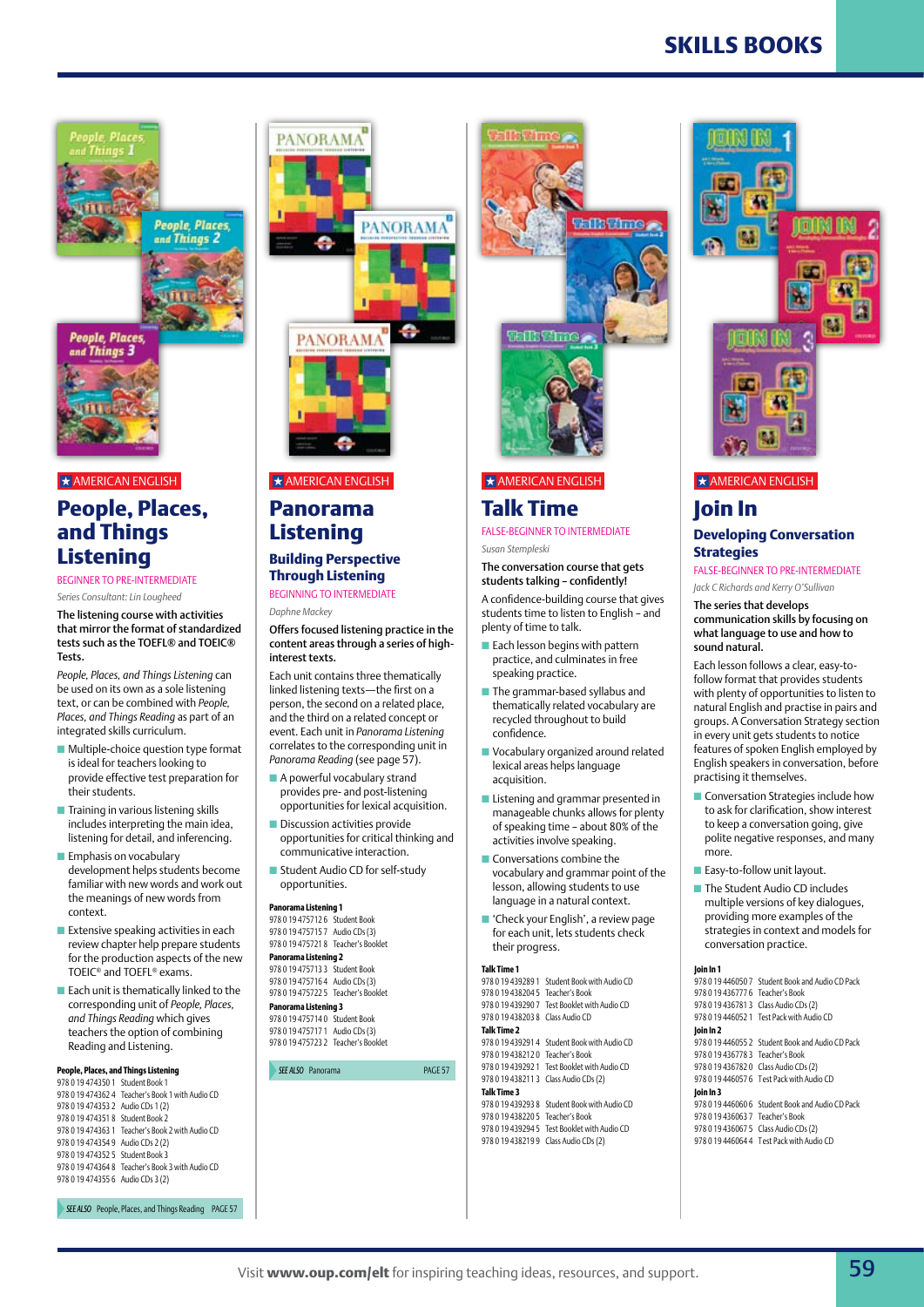

#### $\star$  AMERICAN ENGLISH

# **Person to Person**

## **Third Edition**

FALSE-BEGINNER TO PRE-INTERMEDIATE

*Jack C Richards, David Bycina, and Ingrid Wisniewska*

#### The third edition of this highly regarded series focuses on building confidence in using language needed in everyday settings.

A three-level listening and speaking course with a functional syllabus that focuses on everyday language. The lessons are based on realistic conversations and have task-based activities with more listening and vocabulary support than earlier editions.

- **n** Focuses on listening and speaking skills rather than grammar, for students who have studied grammar but lack confidence in speaking.
- $\blacksquare$  Revised units now have more speaking activities.
- $\blacksquare$  New vocabulary support helps students to complete the tasks.
- Student Audio CD in the Student Book provides students with listening practice outside the classroom.
- $\blacksquare$  Class Audio CDs with extra listening practice and recordings use a variety of accents for real-life listening practice.

#### **Person to Person, Third Edition** Starter

978 0 19 430209 8 Student Book (with Student Audio CD) 978 0 19 430218 0 Teacher's Book 978 0 19 430221 0 Class Audio CDs (2) 978 0 19 430224 1 Test Booklet (with Audio CD) Level 1 978 0 19 430212 8 Student Book (with Student Audio CD) 978 0 19 430219 7 Teacher's Book 978 0 19 430222 7 Class Audio CDs (2) 978 0 19 430227 2 Test Booklet (with Audio CD) Level 2 978 0 19 430215 9 Student Book (with Student Audio CD) 978 0 19 430220 3 Teacher's Book 978 0 19 430223 4 Class Audio CDs (2) 978 0 19 430230 2 Test Booklet (with Audio CD)

**SEE ALSO** Oxford ESL Dictionary **PAGE 69** 



## $\star$  AMERICAN ENGLISH

# **Tune In**

## **Learning English Through Listening**

False-Beginner to Intermediate *Jack C Richards and Kerry O'Sullivan*

The *Tune In* series develops listening skills and introduces over 50 features of natural spoken English.

Each lesson uses a step-by-step approach so students understand *what* people say and *how* they say it. Students learn to check understanding, express uncertainty, give polite negative answers, and more!

- **n** Easy-to-check material.
- $\blacksquare$  Accessible and entertaining listen-and-learn audio.
- $\blacksquare$  A variety of listening genres from casual conversations to TV interviews.
- $\blacksquare$  Extension speaking practice for students to try out new vocabulary and features of spoken English.

#### **Tune In 1**

978 0 19 447100 8 Student Book with Student Audio CD 978 0 19 447103 9 Teacher's Book 978 0 19 447104 6 Class Audio CDs (3) 978 0 19 447105 3 Test Pack with Audio CDs (2) **Tune In 2** 978 0 19 447108 4 Student Book with Student Audio CD 978 0 19 447111 4 Teacher's Book 978 0 19 447112 1 Class Audio CDs (3) 978 0 19 447113 8 Test Pack with Audio CDs (2) **Tune In 3** 978 0 19 447116 9 Student Book with Student Audio CD 978 0 19 447119 0 Teacher's Book 978 0 19 447120 6 Class Audio CDs (3)

# 978 0 19 447121 3 Test Pack with Audio CDs (2)



# $\star$  AMERICAN ENGLISH

# **Tactics For**

# **Listening**

#### **Second Edition** High-Beginner to intermediate

*Jack C Richards*

A classroom-proven listening skills favourite.

The second edition contains even more listening practice, plus expanded speaking activities, while retaining the effective listening practice and clear, natural language that teachers love, within a student-friendly page design.

- $\blacksquare$  Follow-up listening and speaking activities for in-depth practice.
- $\blacksquare$  A Student Audio CD for practice outside the classroom.
- $\blacksquare$  Midterm, final, and unit tests with Audio CDs for easy student assessment.

#### **Basic Tactics for Listening, Second Edition** 978 0 19 438842 9 Student Book

978 0 19 438451 3 Student Book with Audio CD 978 0 19 438453 7 Teacher's Book with Audio CD 978 0 19 437528 3 Class Audio CDs (3) 978 0 19 438830 6 Test Booklet with Audio CD **Developing Tactics for Listening, Second Edition** 978 0 19 438843 6 Student Book 978 0 19 438455 1 Student Book with Audio CD 978 0 19 438457 5 Teacher's Book with Audio CD 978 0 19 437532 0 Class Audio CDs (3) 978 0 19 438833 7 Test Booklet with Audio CD **Expanding Tactics for Listening, Second Edition** 978 0 19 438844 3 Student Book 978 0 19 438459 9 Student Book with Audio CD 978 0 19 438461 2 Teacher's Book with Audio CD 978 0 19 437542 9 Class Audio CDs (3) 978 0 19 438836 8 Test Booklet with Audio CD

Audio cassettes for this title are still available, please contact your local OUP office, or see the online catalogue.

> *ALSO AVAILABLE* **Speaking Up at Work Stories for Reproduction Words in Motion Good News, Bad News Listen For It Listen First Listen Carefully** For further information see the online catalogue www.oup.com/elt



## $\star$  AMERICAN ENGLISH

# **Identity**

## HIGH-BEGINNER TO INTERMEDIATE

*Joseph Shaules, Hiroko Tsujioka, Miyuki Iida, and Charles Vilina*

A cross-cultural communication course that helps learners approach listening and speaking with confidence.

With personal and academic readings, listening exercises, self-exploration questionnaires, and pair-work activities, *Identity* gives learners the support to reflect on their own cultural identities and express their opinions.

#### **Identity**

978 0 19 438574 9 Student Book with Audio CD 978 0 19 437972 4 Teacher's Book